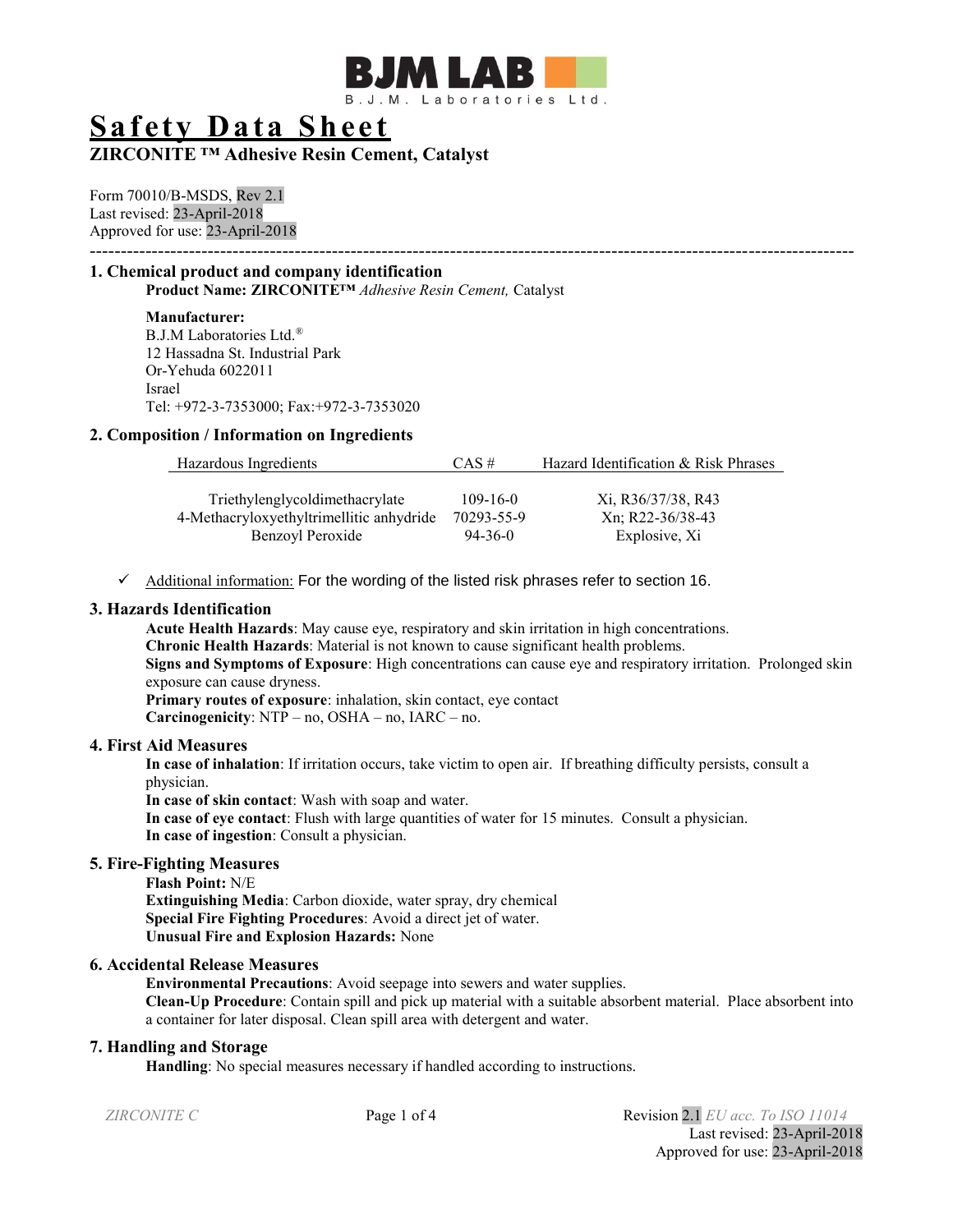

B.J.M. Laboratories Ltd.

**Storage:** Keep container tightly closed when not in use. Store in a cool, dry location. Keep material in original packaging.

# **8. Exposure Controls / Personal Protection**

**Exposure Controls**: Use only in well-ventilated areas.

**Respiratory Protection**: Avoid inhalation of vapors. No special protection under normal use.

**Hand and Skin Protection**: Avoid unnecessary skin contact. Wear latex gloves when handling.

**Eye Protection**: Wear safety goggles or safety glasses with side shields when handling.

**Hygiene Measures**: Remove spilled material from skin and clothing. Do not eat or drink when handling this material.

# **9. Physical and Chemical Properties**

**Appearance**: White paste **Odor**: Specific odor **Boiling Point/Range**: N/A **Evaporation Rate** (Water  $= 1$ ): N/A **Vapor Density**  $(Air = 1)$ :  $N/A$ **Solubility in Water:** Insoluble

#### **10. Stability and Reactivity**

**Stability**: This material is stable. **Hazardous Reactions**: None if handled according to directions **Hazardous Polymerization**: May occur. **Conditions to Avoid**: Heat, UV light and contamination. **Incompatibility**: Free radicals, reducing agents, heavy metal ions **Hazardous Decomposition Products**: Carbon dioxide, water, carbon monoxide, acrylic decomposition products, depending on conditions of heating and burning.

#### **11. Toxicological Information**

**Acute oral toxicity** :  $LD_{50}$  (rat)  $>$  5000mg/KG **Irritation of Skin**: dryness and irritation possible upon prolonged exposure **Allergic Effects**: Methacrylate sensitive individuals may exhibit an allergic reaction.

#### **12. Ecological Information**

Do not discharge into sewers or water supplies **Environmental persistence and degradability**: no data available **Ecotoxicity**: no data available

#### **13. Disposal Considerations:**

May be disposed of in landfill or incinerator in accordance with local, state and federal regulations.

#### **14. Transport Information:**

| 14.1 Transport at land | <b>ADR</b><br>UN Number | <b>RID</b><br>Kemler<br>Number    |
|------------------------|-------------------------|-----------------------------------|
|                        | Packing Group           |                                   |
|                        | Proper shipping name    |                                   |
| 14.2 Transport at sea  | <b>ADNR</b>             | <b>IMDG</b>                       |
|                        | UN Number               |                                   |
|                        | EMS                     | <b>MFAG</b>                       |
|                        | Packing Group           |                                   |
|                        | Proper shipping name    |                                   |
| 14.3 Air transport     | <b>ICAO / IATA-DGR</b>  |                                   |
|                        | UN Number               |                                   |
|                        | Proper shipping name    |                                   |
|                        | <b>Subsidiary Risk</b>  |                                   |
|                        | Labels                  |                                   |
|                        | Packing Group           |                                   |
| <b>ZIRCONITE C</b>     | Page 2 of 4             | Revision 2.1 EU acc. To ISO 11014 |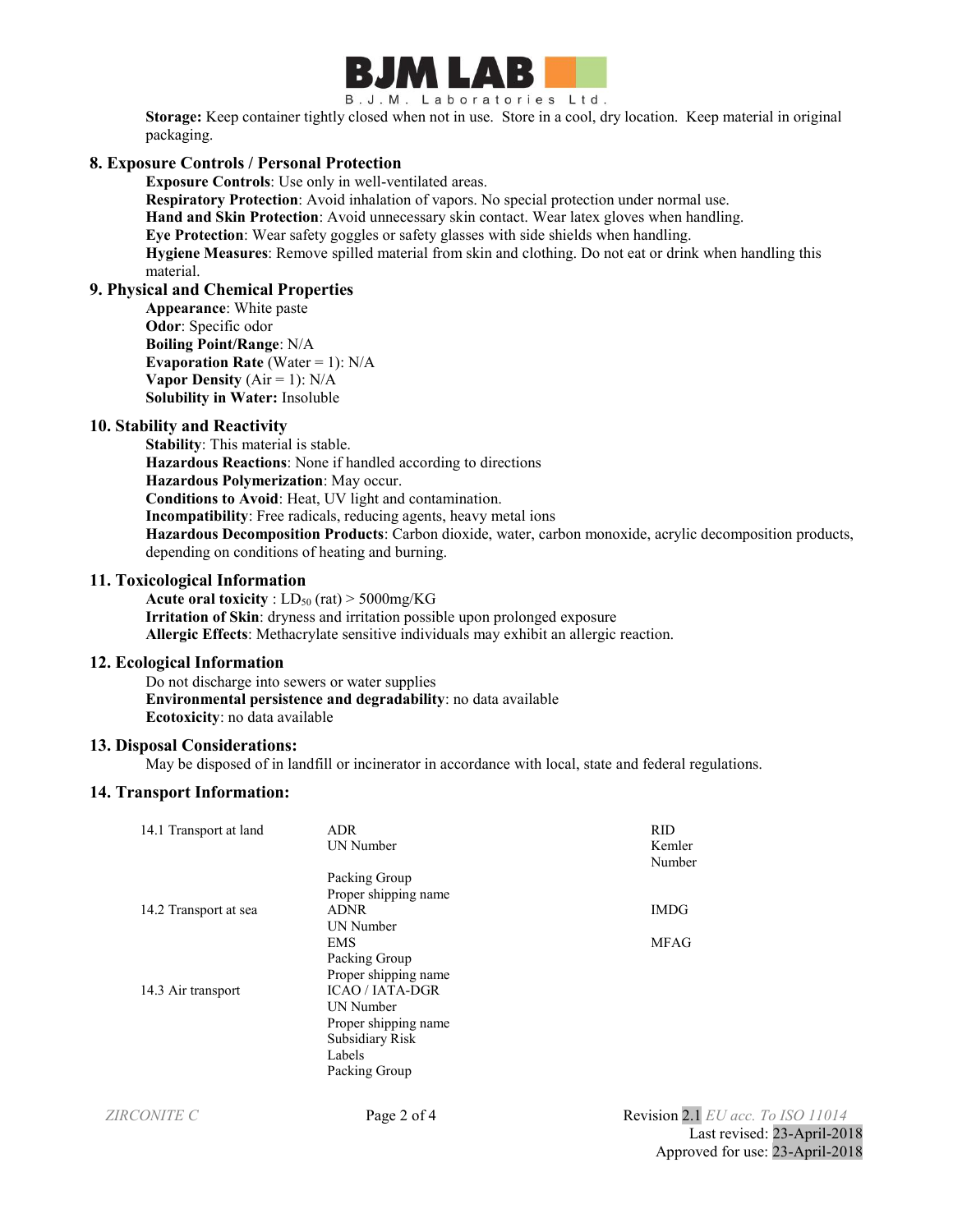

**U.S. DOT Shipping Name**: Not Regulated **U.S. DOT Hazard Class**: None **U.N./N.A. Number**: None **U.S. DOT Packing Group:** None **Other**: Not considered hazardous cargo

#### **15. Regulatory Information:**

This product requires classification according to the criteria of EC. The product is a medical device according to the EC-directive 93/42.

15.1 UN Number

- 15.2 National regulations
- 15.3 EU number
- 15.4 Hazard symbols

| 15.4 Hazard symbols     |                                                         |
|-------------------------|---------------------------------------------------------|
|                         | Xi,                                                     |
| 15.5 Hazard designation |                                                         |
|                         | Xi: Irritant.                                           |
| 15.6 Risk phrases       |                                                         |
|                         | R: 36, 37/38, 43                                        |
|                         | 22 Harmful if swallowed.                                |
|                         | 36 Irritating to eyes.                                  |
|                         | 37/38 Irritating to respiratory system and skin.        |
|                         | 43 May cause sensitization by skin contact.             |
| 15.7 Safety phrases     |                                                         |
|                         | S: 2, 9, 16, 23, 26, 28, 24/25, 37/39                   |
|                         | 2 Keep out of the reach of children.                    |
|                         | 9 Keep container in a well-ventilated place.            |
|                         | 16 Keep away from sources of ignition - No smoking.     |
|                         | 23 Do not breathe vapour.                               |
|                         | 26 In case of contact with eyes, rinse immediately with |
|                         | plenty of water and seek medical advise.                |
|                         | 28 After contact with skin, wash immediately with       |
|                         | plenty of water and soap.                               |
|                         | 24/25 Avoid contact with skin and eyes.                 |
|                         | 37/39 Wear suitable gloves and eye/face protection.     |

**U.S.-O.S.H.A. Status**: This material is not hazardous under the criteria of the U.S. Federal Hazard Communication Standard.

#### **16. Other Information**

These data are based on our present knowledge. However, they shall not constitute a guarantee for any specific product features and shall establish a legally valid contractual relationship.

#### **Relevant R-phrases**

22 Harmful if swallowed. 36/37/38 Irritating to eyes, respiratory system and skin. 43 May cause sensitization by skin contact.

Xi Irritant.

Material should be maintained in original containers. Empty containers should not be re-used.

# **ANSI/NFPA 704 Data:**

 $Fire = 1$ 

*ZIRCONITE C* Page 3 of 4 Revision 2.1 *EU acc. To ISO 11014* Last revised: 23-April-2018 Approved for use: 23-April-2018